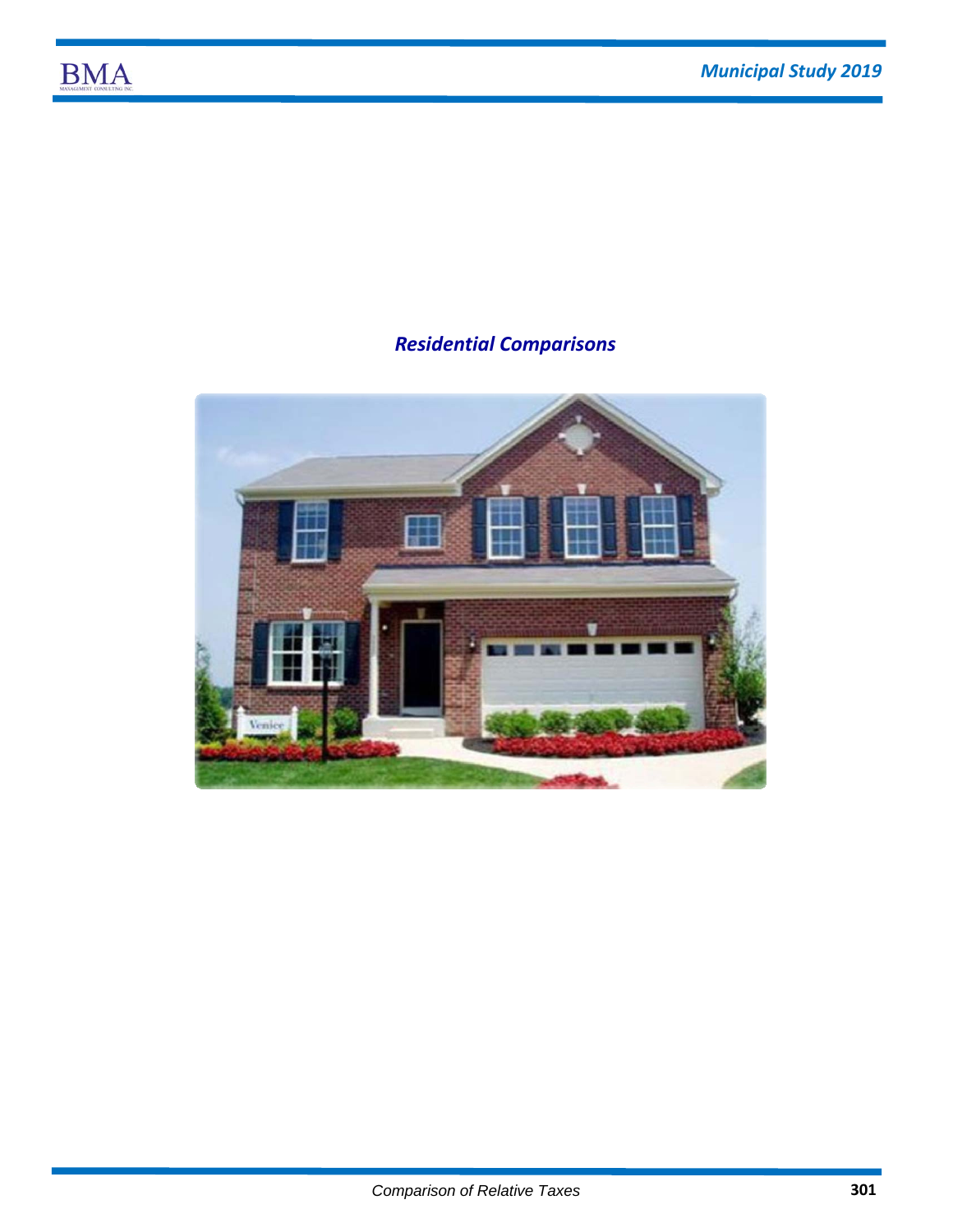## *Residential Comparisons ‐ Detached Bungalow (sorted lowest to highest)*

| <b>2019 Property Taxes</b>  |    | Ranking |     |
|-----------------------------|----|---------|-----|
| Greenstone                  | \$ | 1,272   | Low |
| Georgian Bluffs             | \$ | 1,743   | Low |
| Springwater                 | \$ | 2,044   | Low |
| <b>Lambton Shores</b>       | \$ | 2,126   | Low |
| <b>Grey Highlands</b>       | \$ | 2,155   | Low |
| <b>Brockton</b>             | \$ | 2,196   | Low |
| Kingsville                  | \$ | 2,210   | Low |
| <b>West Grey</b>            | \$ | 2,212   | Low |
| <b>Prince Edward County</b> | \$ | 2,265   | Low |
| Lakeshore                   | \$ | 2,426   | Low |
| Hawkesbury                  | \$ | 2,480   | Low |
| North Perth                 | \$ | 2,564   | Low |
| Southgate                   | \$ | 2,568   | Low |
| Meaford                     | \$ | 2,569   | Low |
| <b>Elliot Lake</b>          | \$ | 2,633   | Low |
| Saugeen Shores              | \$ | 2,656   | Low |
| South Bruce Peninsula       | \$ | 2,681   | Low |
| Huntsville                  | \$ | 2,713   | Low |
| Quinte West                 | \$ | 2,736   | Low |
| <b>Wellington North</b>     | \$ | 2,736   | Low |
| Norfolk                     | \$ | 2,796   | Low |
| Wilmot                      | \$ | 2,834   | Low |
| Gravenhurst                 | \$ | 2,836   | Low |
| Kenora                      | \$ | 2,845   | Low |
| Strathroy-Caradoc           | \$ | 2,852   | Low |
| Minto                       | \$ | 2,868   | Low |
| Woolwich                    | \$ | 2,905   | Low |
| North Middlesex             | \$ | 2,905   | Low |
| Bracebridge                 | \$ | 2,910   | Low |
| <b>Brant</b>                | \$ | 2,950   | Low |
| <b>North Dumfries</b>       | \$ | 2,973   | Low |
| <b>Brock</b>                | \$ | 2,999   | Low |
| Sault Ste. Marie            | \$ | 3,003   | Low |
| Tillsonburg                 | \$ | 3,021   | Low |
| Sarnia                      | \$ | 3,036   | Low |
| Kincardine                  | \$ | 3,091   | Low |
| Wellesley                   | \$ | 3,118   | Low |

| 2019 Property Taxes   |             | Ranking |
|-----------------------|-------------|---------|
| one                   | \$<br>1,272 | Low     |
| Bluffs                | \$<br>1,743 | Low     |
| ater                  | \$<br>2,044 | Low     |
| <b>Shores</b>         | \$<br>2,126 | Low     |
| hlands                | \$<br>2,155 | Low     |
|                       | \$<br>2,196 | Low     |
| e                     | \$<br>2,210 | Low     |
| ₹y                    | \$<br>2,212 | Low     |
| dward County          | \$<br>2,265 | Low     |
| re                    | \$<br>2,426 | Low     |
| oury                  | \$<br>2,480 | Low     |
| rth                   | \$<br>2,564 | Low     |
| te                    | \$<br>2,568 | Low     |
|                       | \$<br>2,569 | Low     |
| œ                     | \$<br>2,633 | Low     |
| Shores                | \$<br>2,656 | Low     |
| uce Peninsula         | \$<br>2,681 | Low     |
| le                    | \$<br>2,713 | Low     |
| Vest                  | \$<br>2,736 | Low     |
| on North              | \$<br>2,736 | Low     |
|                       | \$<br>2,796 | Low     |
|                       | \$          |         |
|                       | 2,834       | Low     |
| urst                  | \$<br>2,836 | Low     |
|                       | \$<br>2,845 | Low     |
| y-Caradoc             | \$<br>2,852 | Low     |
|                       | \$<br>2,868 | Low     |
| :h                    | \$<br>2,905 | Low     |
| iddlesex              | \$<br>2,905 | Low     |
| dge                   | \$<br>2,910 | Low     |
|                       | \$<br>2,950 | Low     |
| <i><b>umfries</b></i> | \$<br>2,973 | Low     |
|                       | \$<br>2,999 | Low     |
| . Marie               | \$<br>3,003 | Low     |
| urg                   | \$<br>3,021 | Low     |
|                       | \$<br>3,036 | Low     |
| ٦e                    | \$<br>3,091 | Low     |
| ٠y                    | \$<br>3,118 | Low     |
|                       |             |         |